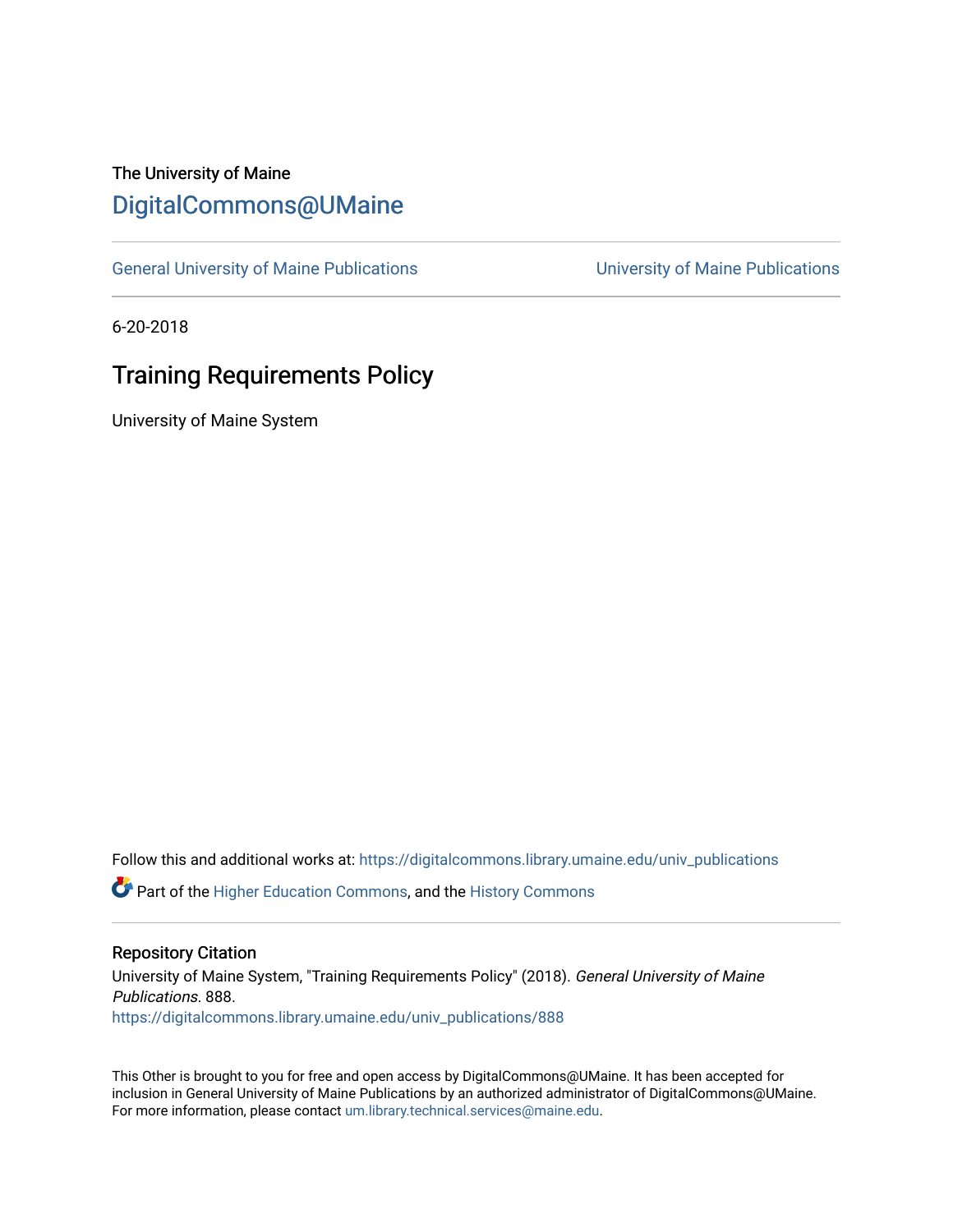# Training Requirements Policy

### General

The University's ultimate concern is that workers receive training to perform their assigned duties safely. This is achieved through initial training, annual refresher training, on-the-job training, and informational programs that are required in various standards and policies. Supervisors must assess the training needs of workers on an ongoing basis and adjust both training schedules and training topics accordingly.

UMS Safety Management (SM) training is designed to meet many different federal, state, and local regulatory requirements.

#### Regulatory Guidance

- The University of Maine System, Board of Trustees *Environmental and Safety Policy*
- The University of Maine System, Administrative Practice Letter Section II-E, *Environmental and Safety Management System*

#### **Requirements**

All employees of the University of Maine System are required to participate in safety training. Employees include: Faculty, Staff, Graduate Students, Post Docs, and Student Employees (including Work-Study students, Teaching Assistants, Resident Directors, and any other person who receives pay or compensation for work performed). Students and Volunteers are provided with safety information as necessary to safely perform assigned tasks.

#### **Safety training** includes:

- Basic Safety Training (All employees, required annually).
- Department Annual Safety Training (All employees, required annually). This training is provided by the area supervisor to all employees, and includes the following minimum requirements:
	- o Fire Prevention Plans and Emergency Action Plans;
	- o Area-Specific Hazards related to Job Tasks within the Work Area (e.g., noise, machinery, electricity, falls, repetitive motion, lifting, biohazards, asbestos, and lead);
	- o Chemical Hazards and Materials Safety Data Sheets; and
	- o Use and Limitations of Personal Protective Equipment.

*Retraining is required at least annually and required whenever a written program changes or if an employee demonstrates that training was not understood (i.e., fails to follow safety precautions).*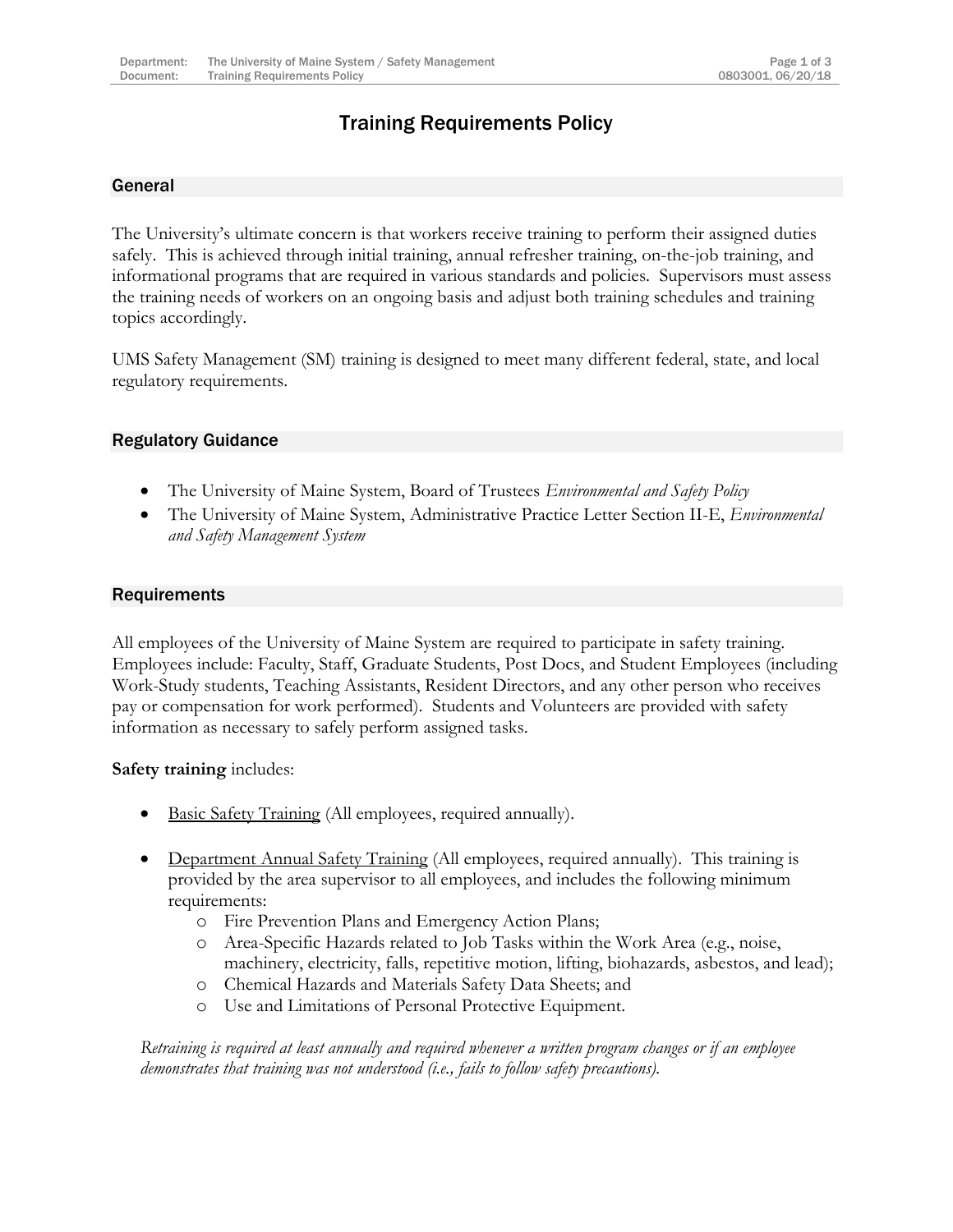- Specialized Safety Training (Depending on Job Tasks) Examples of Specialized Safety Training include Computer Workstations, Confined Space Entry, Bloodborne Pathogens, Lockout/Tagout, Hazardous Waste, Radiation, Laser, Respirators, Chemical Spill Training, etc. A comprehensive list of required Specialized Safety Training is located on the SM Training webpage and on the last page of the Department Annual Safety Training Record.
- Recommended Training includes programs for which there are not current specific regulatory requirements, but which may clarify or aid employees in the performance of their required duties.
	- o Some recommended safety training programs include: Incident Reporting and Investigations, and Ergonomics.
	- o Some employees (including student employees and graduate students) will work in areas where they are required to supervisor other employees or students. If you are going to supervise others you should attend the Supervisor Safety Training Program. This will provide you with many of the tools you need to meet many of the required safety program requirements. Visit the UMS Safety Management website for more information on how to obtain the training.

# **Recordkeeping:**

All training must be documented and maintained in the work area (either by the supervisor or in the employee's records). The supervisor or designee must retain a record of training for each employee as confirmation of safety training conducted. Specifically, the supervisor must ensure that this record indicates who was trained, who did the training, when the training occurred, and the topic of training.

## **Teaching Safe Practices in an Academic Environment:**

Teaching and learning environments are subject to the same hazards and concerns found in other work areas. It is important to protect the safety of our students and the integrity of the academic learning environment. Professors, Instructors, Teaching Assistants and other employees in these settings are required to provide integrated safety training and supervision to ensure that students know the hazards of any experiments performed and observe basic safety principles.

## **Responsibilities**

**UMS Safety Management** is responsible for:

- providing guidance to campuses and departments on training requirements and available safety training programs, and
- assisting with obtaining training from outside sources.

Each **Department** is responsible for:

- ensuring that employees and students receive appropriate training,
- maintaining training records for employees within their department, and
- ensuring that necessary safety information is provided as a part of each courses taught.